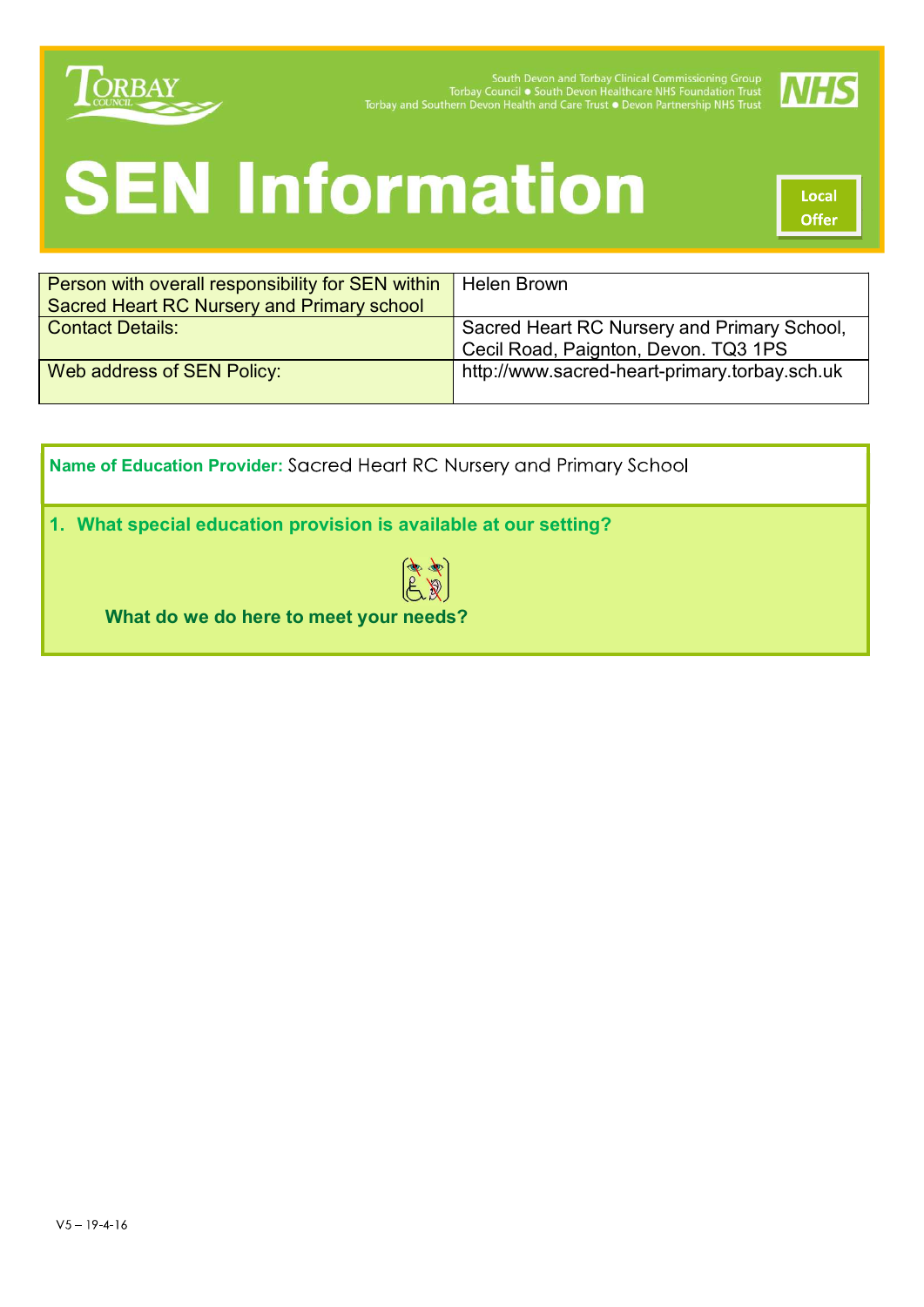The Governors, CAST (Catholic and Anglican Schools Trust), Local Authority, Headteacher and all staff at Sacred Heart RC Nursery and Primary School aim to work together with parents and carers to provide a broad and balanced education to meet the individual needs of each child. We believe in the importance of 'quality first teaching' so that all teachers and support staff are inclusive practitioners. In addition, facilities and support includes:

- An effective range of interventions for Reading, writing and maths across all key stages
- Talk Boost -speech and language intervention
- Talk for Writing
- Ready Steady Read an intensive, 1:1 wave 3 reading intervention
- First Class Number a 1:1 and small group wave 3 maths intervention
- Social and Emotional Aspects of Learning (SEAL) small group work
- Thrive intervention 1:1 and small group work to support emotional and social development
- Pastoral Support Team to include our school funded Family Support Worker and Attendance Officer
- Play therapist
- Educational Psychologist and SEN Advisory teacher
- Advice and support from the School Nurse and Speech and Language Therapist
- Access to outreach from Mayfield Special School, Chestnut special provision, Combe Pafford Special School, Speech and Language department at Barton School, West of England School for the Visually Impaired.
- We liaise closely with the Early Years Advisory Support to ensure early identification and intervention and Portage workers to ensure a smooth transition into our Foundation Stage.
- ICT equipment Microsoft Surfaces, Laptops and ipads
- Outdoor learning sustainable Jubilee garden (Winner of the Bay in Bloom)
- Jubilee Lodge to support whole school emotional wellbeing
- A curriculum that is fully accessible to all children.
- Parental support programmes, for example, 'Understanding Your Child's Mental Health'.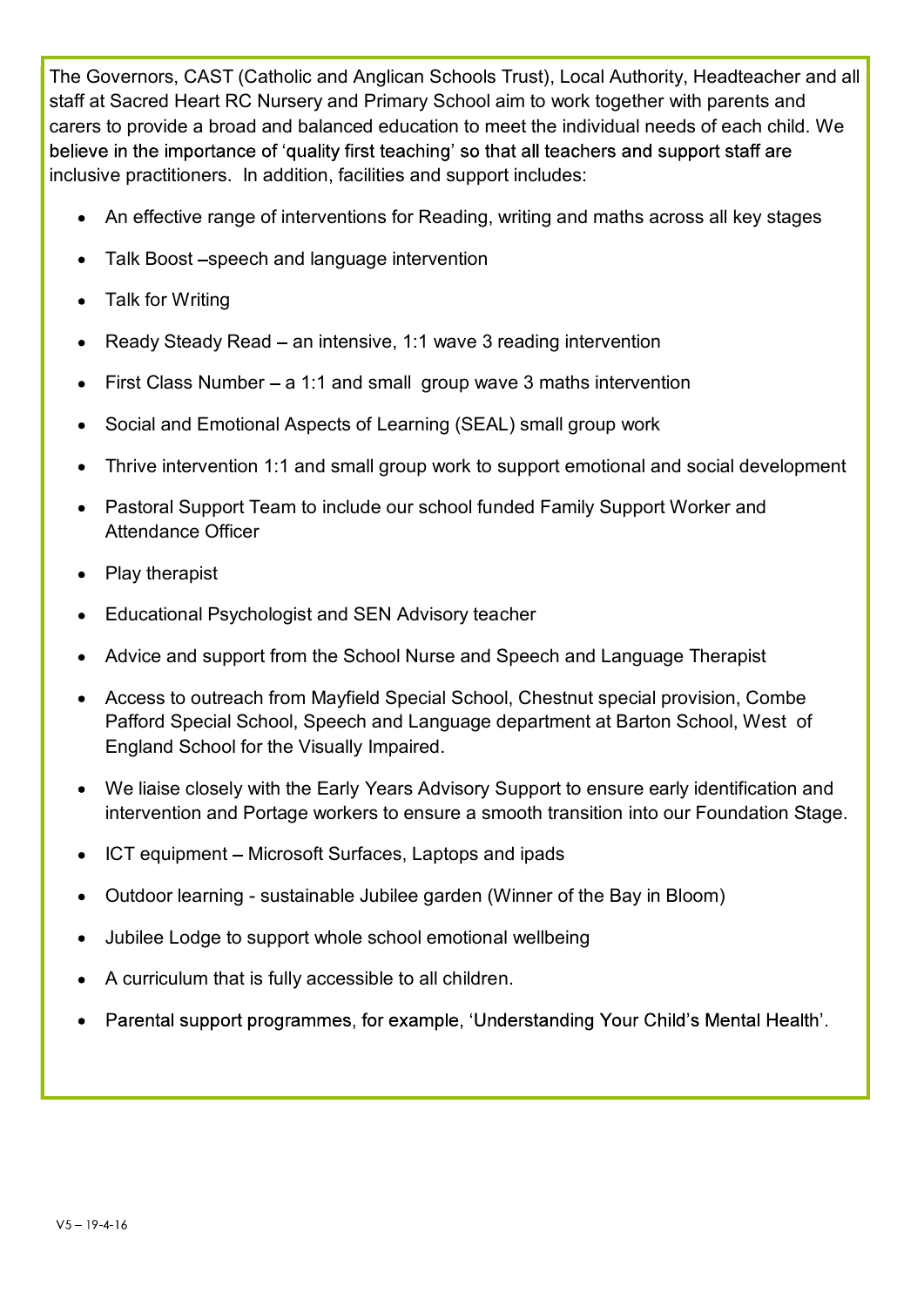2. What criteria must be satisfied before children and young people can access this provision/service?





What sort of needs would you have for us to be able to help you?

Sacred Heart Roman Catholic Nursery and Primary School, for children aged 3 to 11, is an inclusive school and our mission statement is 'Evervone is Sacred'.

We continually strive to provide our children with a learning environment that values their individual needs: spiritually, academically, physically, morally and socially.

We believe that happy children are successful learners. We respect each other, appreciate differences and understand the importance of good manners. We believe we have a responsibility to be good citizens that live the Gospel values in our daily lives.

Whilst we are a Catholic school, where space is available, we also admit children whose parents wish their children to receive a Catholic education.

To ensure our children's individual needs are met, at times they may need additional support for a short or a longer period of time to fully access the curriculum and classroom learning. When barriers to learning are identified, after discussion with parents and carers, support is planned by class teachers in liaison with the Special Educational Needs and Disabilities Coordinator, Pastoral Support and subject leaders. When needed we access the support and advice of external agencies and professionals. Parents and carers are always part of this process. We continually strive to provide our children with a learning environment that values their<br>individual needs: spiritually, academically, physically, morally and socially.<br>We believe that happy children are successful learn



How do we work out what your needs are and how can we help?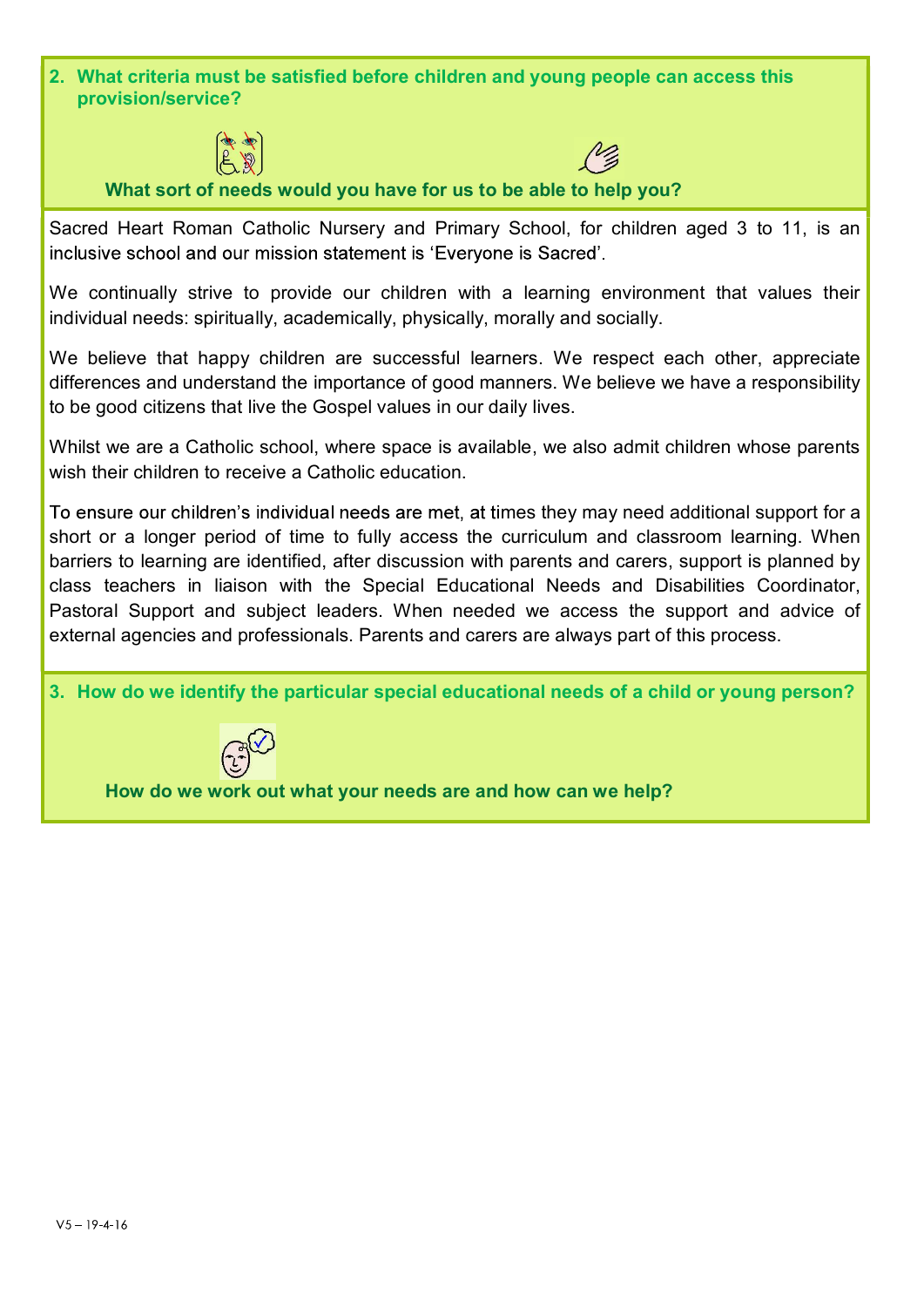In line with the Special Educational Needs and Disabilities (SEND) Code of Practice 2014 the special educational needs of our children are identified through a range of means.

These include:

- A visit by parents/carers to our school to have a look around and a discussion with the Head teacher or class teacher.
- An individual induction meeting for foundation stage parents and children prior to starting school.
- Liaison with previous school or Nursery to transfer all relevant information.
- Continual assessment against Early Years Foundation Stage and other school based assessment procedures.
- Six weekly Pupil progress meetings with the class teacher, Head teacher, Maths and English subject leaders and SEND coordinator where children who are not making expected progress are discussed and interventions planned.
- Class teachers raise a concern and after speaking with parents and carers, will put an appropriate programme of support in place keeping parents and carers informed at every stage.
- Should it be considered appropriate to look more closely at a child's specific needs an informal assessment will be carried out by the SENCO or a formal assessment by an Advisory Teacher or the Educational Psychologist.
- A meeting is held weekly to discuss children whose barriers to learning may be due to external factors where pastoral support is planned.

4. How do we consult with parents and/or children and young people about their needs?





How do we find out about what you and your parents think you need help with?

We have an open-door policy at Sacred Heart RC Nursery and Primary School where we they may have with us. We also have two planned and one optional parent consultation meeting across the year. Advisory Teacher or the Educational Psychologist.<br>
• A meeting is held weekly to discuss children whose barriers to learning may be due to<br>
external factors where pastoral support is planned.<br>
• Now do we consult with pare

Parents and carers are always consulted if a special educational need is identified and their views are sought. If a parent or carer has a concern the class teacher will arrange a meeting with the SENCO who will arrange for outside advice and support if necessary.

If a child has an Individual Support Plan (ISP) this is reviewed at the end of each term with the child and their parents or carers and next steps are planned and agreed.

If a child has a statement of special educational need or an Education, Health and Care Plan, in additional to the above, a formal review is carried out with the child and their parents or carers annually in the term the statement was finalised.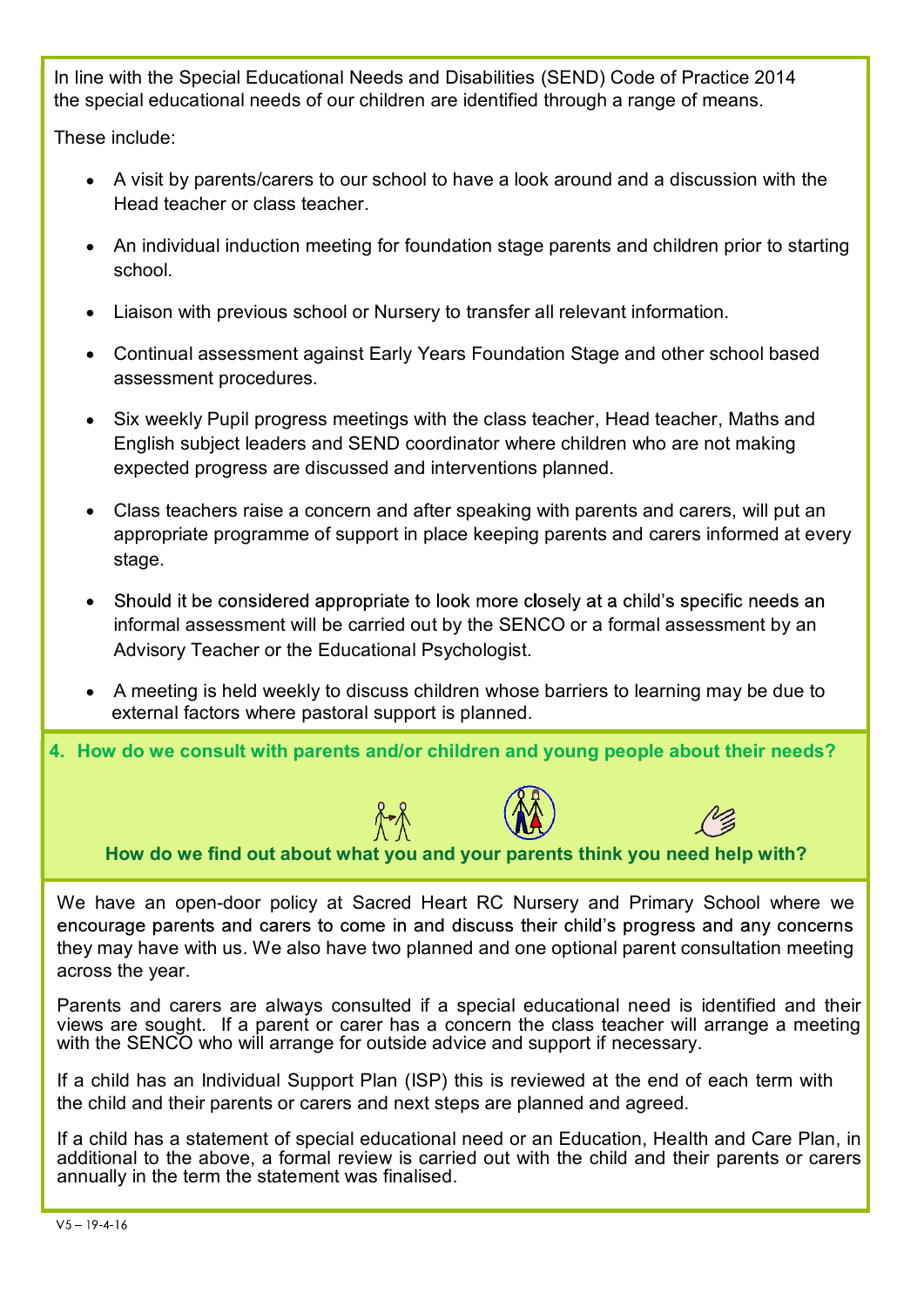5. What is our approach to teaching children and young people with special educational needs?



How will we teach you?

At Sacred Heart RC Nursery and Primary School we believe in inclusion and all of our children with SEND are fully included in all areas of the curriculum and school life.

Through quality first teaching, class teachers and support staff differentiate and personalise the curriculum to meet the range of needs and abilities within each class.

We aim for all our children with special educational needs or disabilities (SEND) to be able to reach their full potential in school.

Alongside our quality first teaching we plan and evaluate interventions based on our children's individual needs.

6. How can we adapt our curriculum for children and young people with special educational needs?



#### What sort of things will you learn here?

Each class teacher adapts the curriculum planning to ensure all children have equal access to their learning, taking advice from subject leaders and the SENCO where appropriate.

Extra support is planned based on need and expertise and may include, for example, smallgroup support within the class by the teacher or teaching assistant or additional intervention groups focussing on specific areas of need. It may include appropriate resources for example, laptops or magnifiers.

All children will have access to a full range of national curriculum subjects which are enriched by themed weeks and extra-curricular activities.

All children have an opportunity to go on three residential visits (Year 3/4 Forest and Beach, 5 Warren Barn and year 6 PGL) and they all thoroughly enjoy themselves.

We have an extensive range of after school activities which all children have access to, sometimes dependant on age.

We provide wrap around care for all children from 7.30am-6pm

Visit www.sacred-heart-primary.torbay.sch.uk for more information and photographs.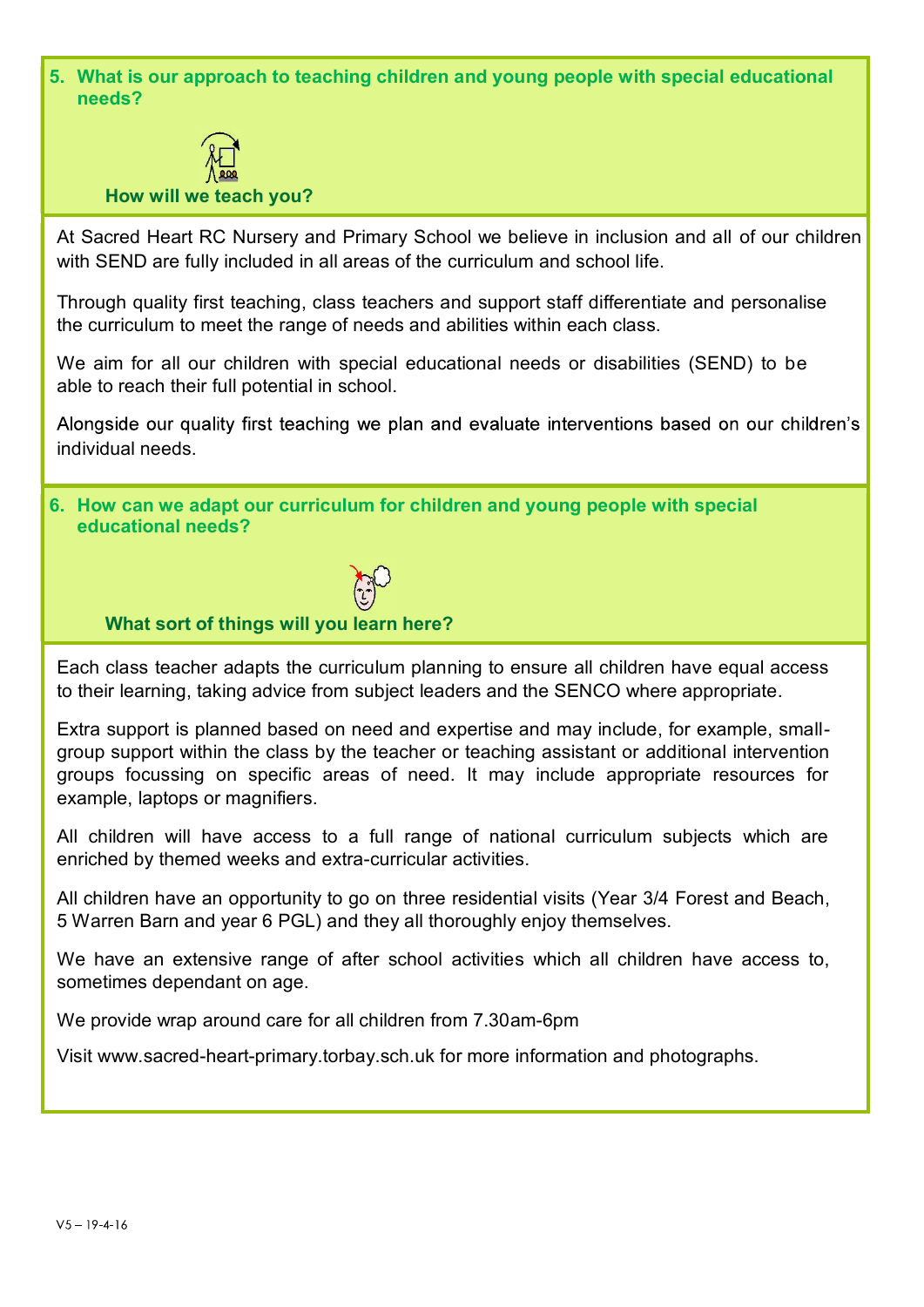7. How will we ensure we get the services, provision and equipment that children and young people need?



 How will we make sure that you get all of the help that you need from different people?

The Head teacher, SENCO and Pastoral Team work closely with the class teachers to ensure the provision in place is effective and appropriate.

We consult and liaise with professionals from other agencies e.g. School Nurse, Educational Psychologist, Play therapist, Speech and Language therapist, SEND outreach advisors, TESS, paediatricians, Family Support Worker, Attendance Officer and other health professionals to enable us to make sure we are working with current advice and materials to support our children.

#### 8. How is this provision funded?



The school budget includes money for supporting children with SEND. Children with complex special educational needs and /or disabilities who have an Education Health and Care Plan, previously a Statement of Special Educational Needs, have a personal budget monitored by the Local Authority for additional support to meet identified needs.

The budget is monitored by the Head teacher, governors and SENCO and resources are allocated according to need.

9. What additional learning support is available for children and young people with special educational needs and how do they access it?

What else will we do to help you learn and how will this happen?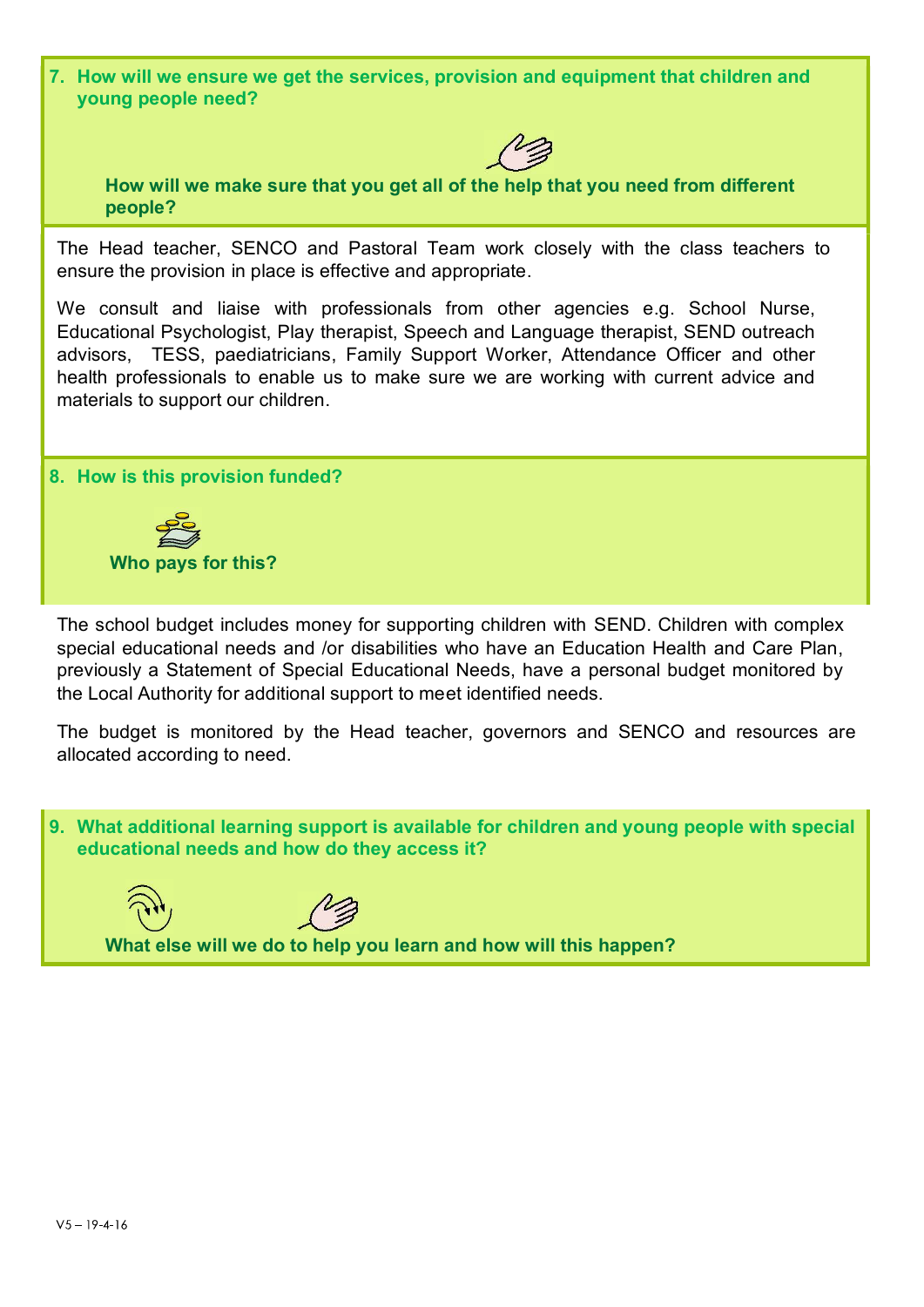All staff are teachers of SEND and based on discussion with parents, pupil conferencing; tracking and pupil discussion meetings with the Head teacher, SENCo and subject leaders or following advice from the Educational Psychologist or outside agencies, children are chosen to join the intervention groups. They are evaluated every 6 weeks against specific entry and exit criteria. The support may include:

- Teaching assistant support in lessons
- 1:1 Reading
- Ready Steady Read
- First Class Maths ( Wave 3 Intervention)
- Speech and Language groups
- Phonics intervention
- Writing interventions
- Maths interventions
- $\bullet$  EAL small groups
- $\bullet$  SEAL small groups
- THRIVE  $-$  small group and 1:1
- Play therapy
- Ambassadors club ( to develop social skills and promote More able maths and literacy groups
- Pastoral support at varying levels
- KS1 readers group

10. How do we support and improve the emotional and social development of children and young people with special educational needs?



How can we help you learn about your feelings and relationships?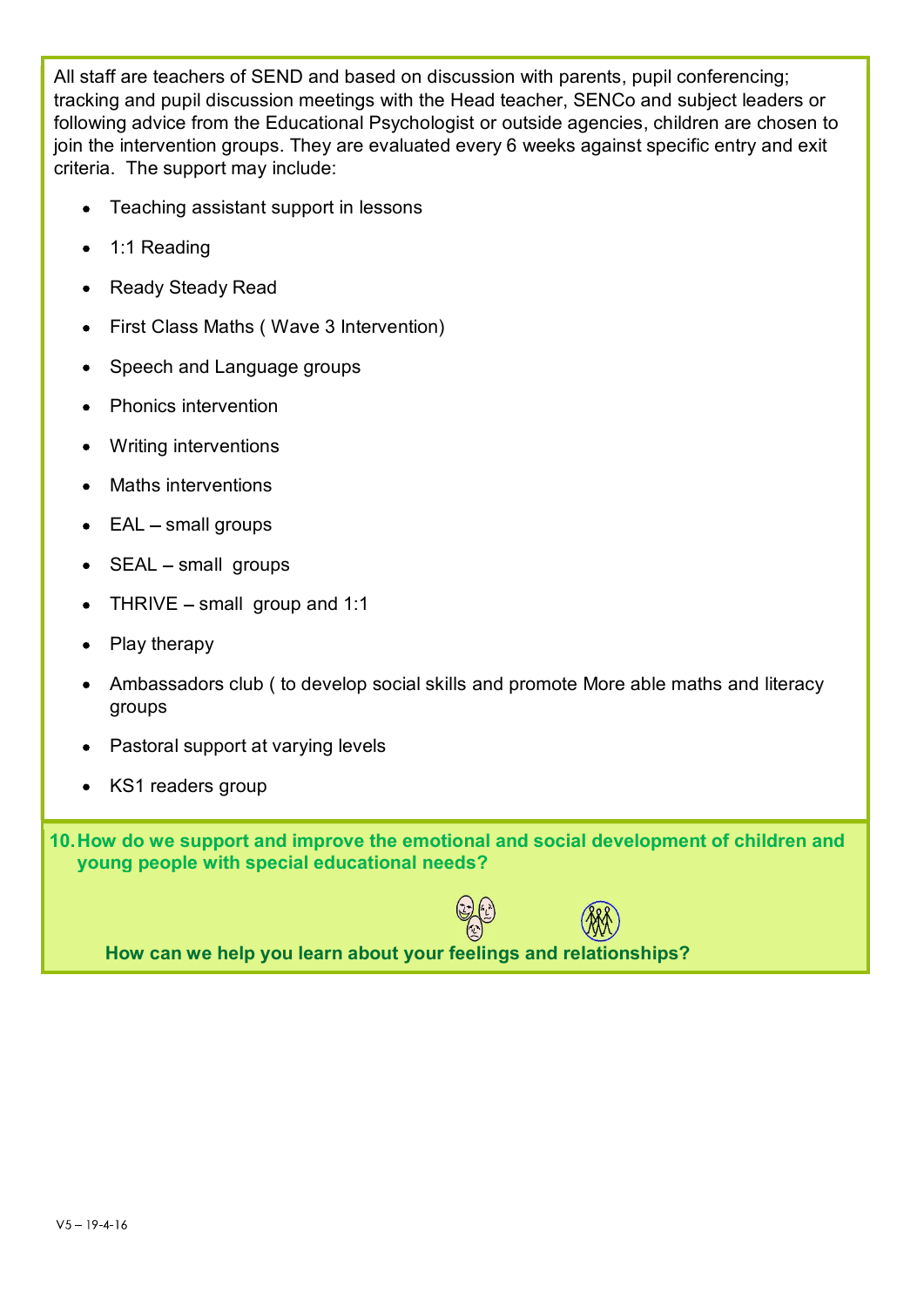At Sacred Heart, our children's social and emotional well-being is very important to us.

We are a THRIVE school and all of our teaching assistants are fully trained Thrive practitioners. All staff have attended the 'Whole school Thrive approach training'

We also have the following support available:

- SEAL whole class, small group and individual
- $\bullet$  THRIVE small group and individual
- Play therapy
- Pastoral support team
- Lunch time pastoral support groups with teaching assistants for continuity
- Buddy system  $\bullet$
- Attendance Officer
- Family Support Worker
- Meet and Greet

11. How do we support children and young people with special educational needs moving between phases of education and preparing for adulthood?



 $\mathbb{A}$ 

How can we help you to get ready to change to a different place or to leave here?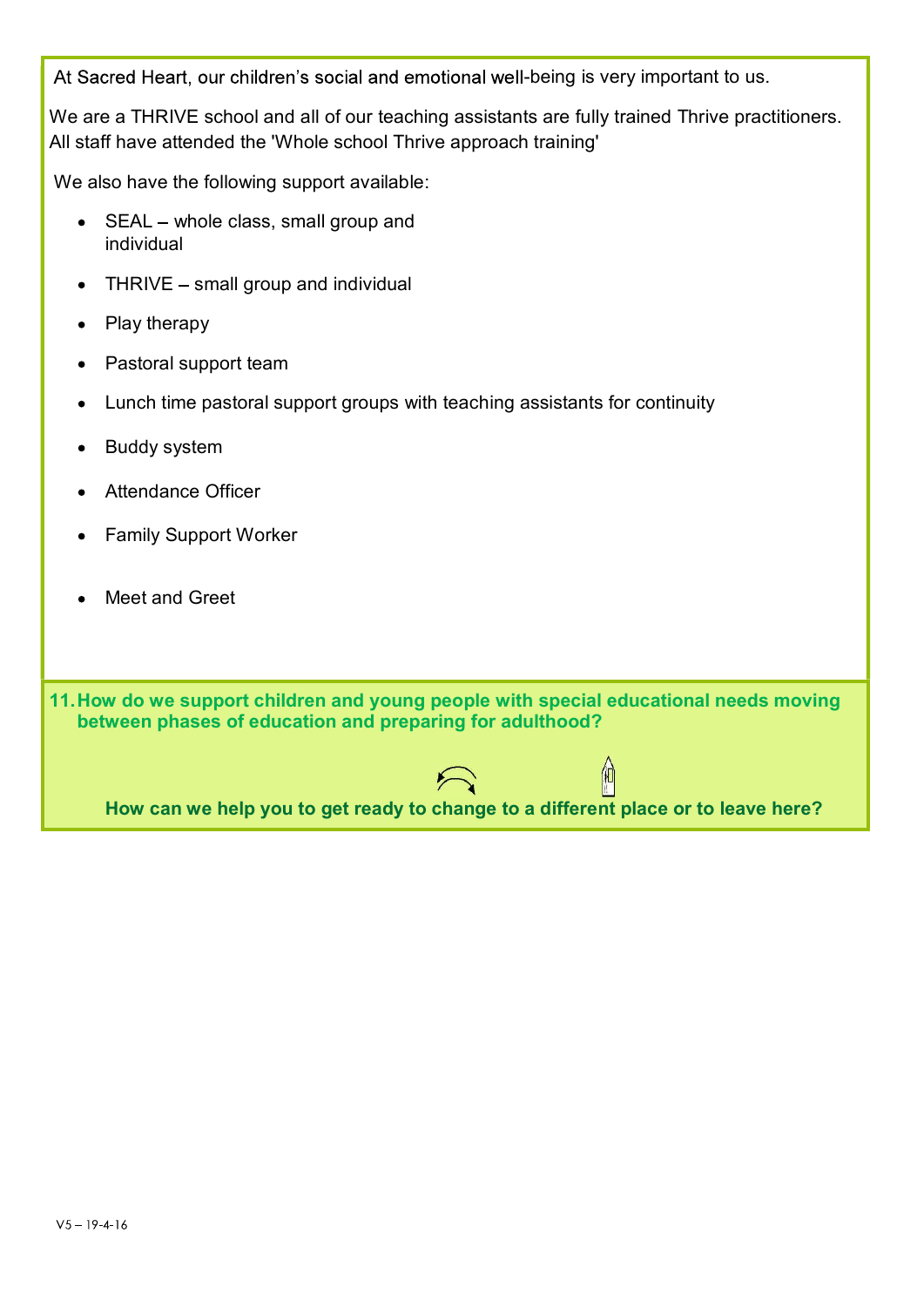For children with additional needs, transition plans are in place from the summer term prior to moving into their new class.

Transition books are completed with the child including photographs and dialogue which are For children with additional needs, transition plans are in place from the s<br>to moving into their new class.<br>Transition books are completed with the child including photographs at<br>taken home during the holidays.<br>We have me

We have meetings between all staff in year groups to pass on information regarding all children including SEND records

For children with additional needs, transition plans are in place from the summer term<br>to moving into their new class.<br>Transition books are completed with the child including photographs and dialogue<br>taken home during the For children with additional needs, transition plans are in place from the summer term prior<br>to moving into their new class.<br>Transition books are completed with the child including photographs and dialogue which are<br>taken For children with additional needs, transition plans are in place from the summer term prior<br>to moving into their new class.<br>Transition books are completed with the child including photographs and dialogue which are<br>taken

For children with additional needs, transition plans are in place from the summer term prior<br>to moving into their new class.<br>Transition books are completed with the child including photographs and dialogue which are<br>taken Children leaving Sacred Heart have many opportunities to visit their new secondary school For children with additional needs, transition plans are in place from the summer term prior<br>to moving into their new class.<br>Transition books are completed with the child including photographs and dialogue which are<br>taken needs additional visits are planned and personalised transition arrangements are agreed.

## 12. What other support is available for children and young people with special educational needs and how can they access it?



### What other help can we give you or help you to get?

At lunchtime we run a range of clubs to help those who find the unstructured time a challenge. These are led by our Pastoral Support Team or by children supported by an adult.

We have a consistent approach to implementing the school's behaviour policy.

We liaise with the Chestnut Centre (Mayfield Special School) to support children for whom behaviour is a barrier to their learning.

We work closely with occupational therapy and physiotherapy to support children with physical needs and /or disabilities.

We refer children to Speech and Language and put into place programmes personalised to them supported by the speech and language therapist.

We have regular meetings with the school nurse who is available to arrange a meeting with parents to discuss any concerns they may have.

We facilitate parenting courses when available.

We have a wide range of adults, teachers, teaching assistants and mealtime assistants, trained in paediatric first aid and relevant staff have epilepsy and epipen training.

All year 5 have peer mediation training at the end of year 5 ready to take on the responsibility in year 6.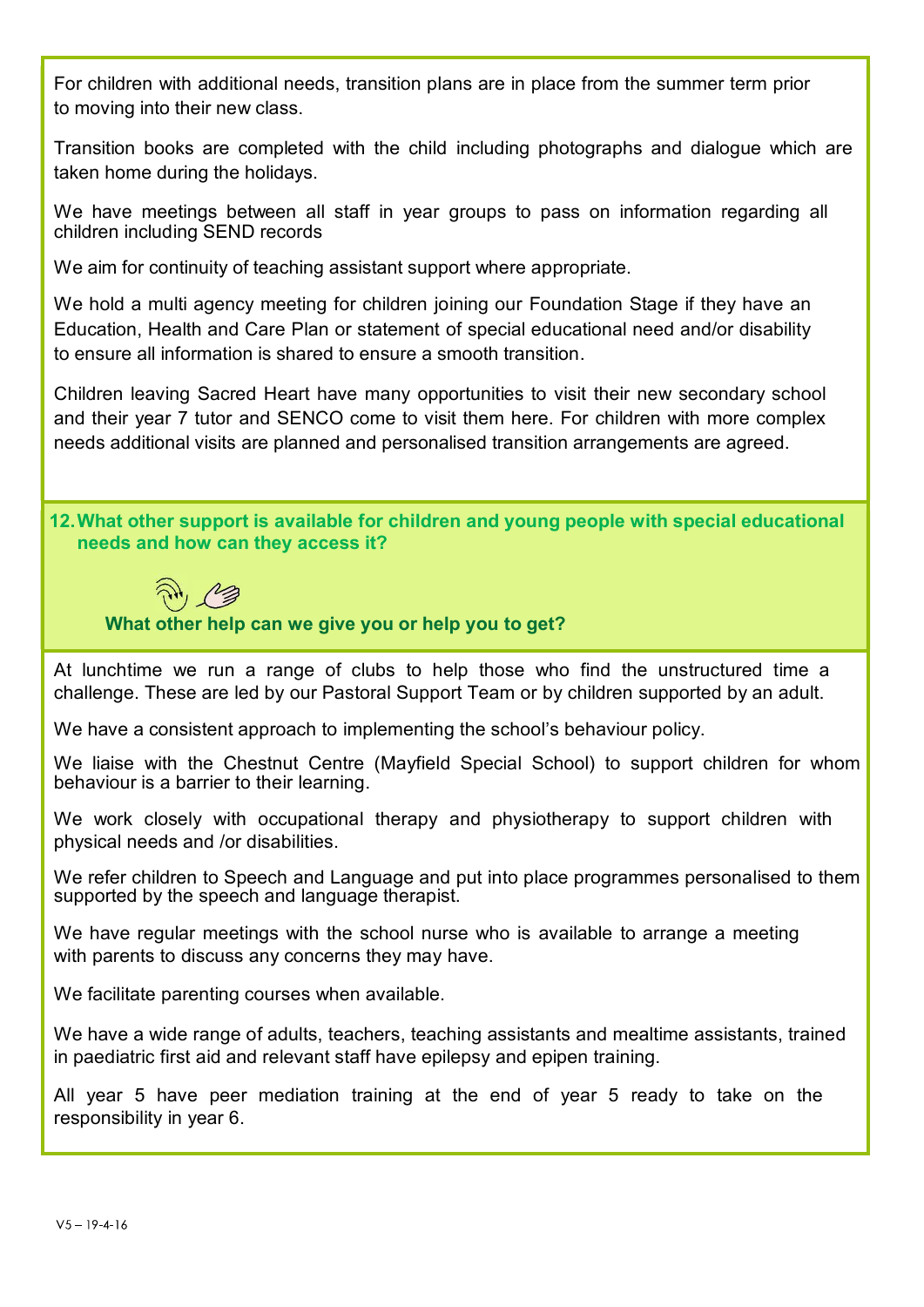13. What extra-curricular activities are available for children and young people with special educational needs?



What other activities can you do here?

All extra-curricular activities provided here at Sacred Heart can be accessed by all children no matter what their needs are.

A selection of clubs we offer:

- Knit and Chat After school. Open to all parents, Grandparents and children.
- Guitar after school
- Change for Life after school
- School Council lunchtime
- Early physical skills after school
- Civic Awards
- Cookery Club
- Song and dance after school
- Tae Kwon Do
- Football/cricket club
- Reading club
- Going for Gold gymnastics
- Crafts
- Netball
- Bible Club
- Homework Club
- Running Club

See www.sacred-heart-primary.torbay.sch.uk for a current list of activities available.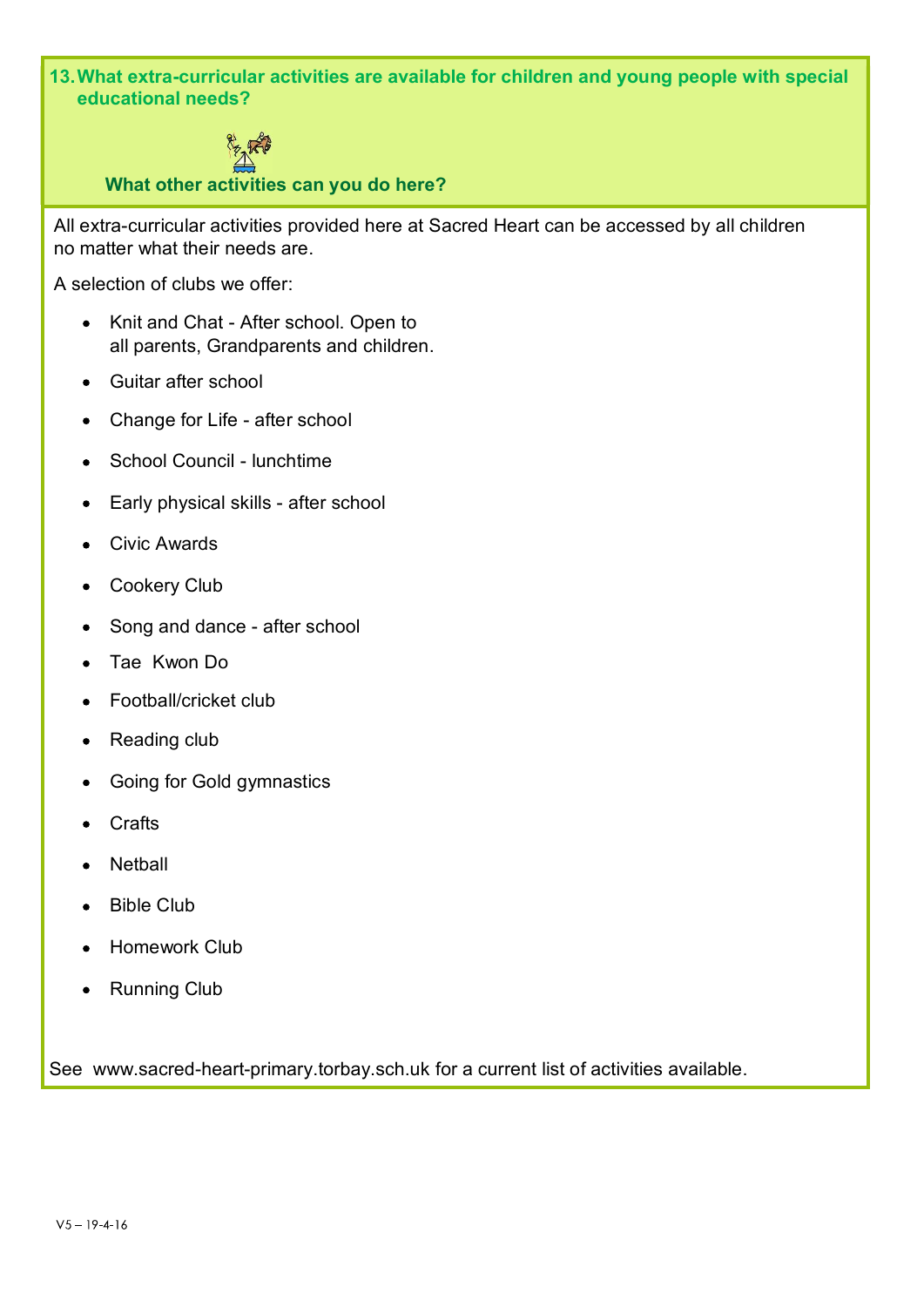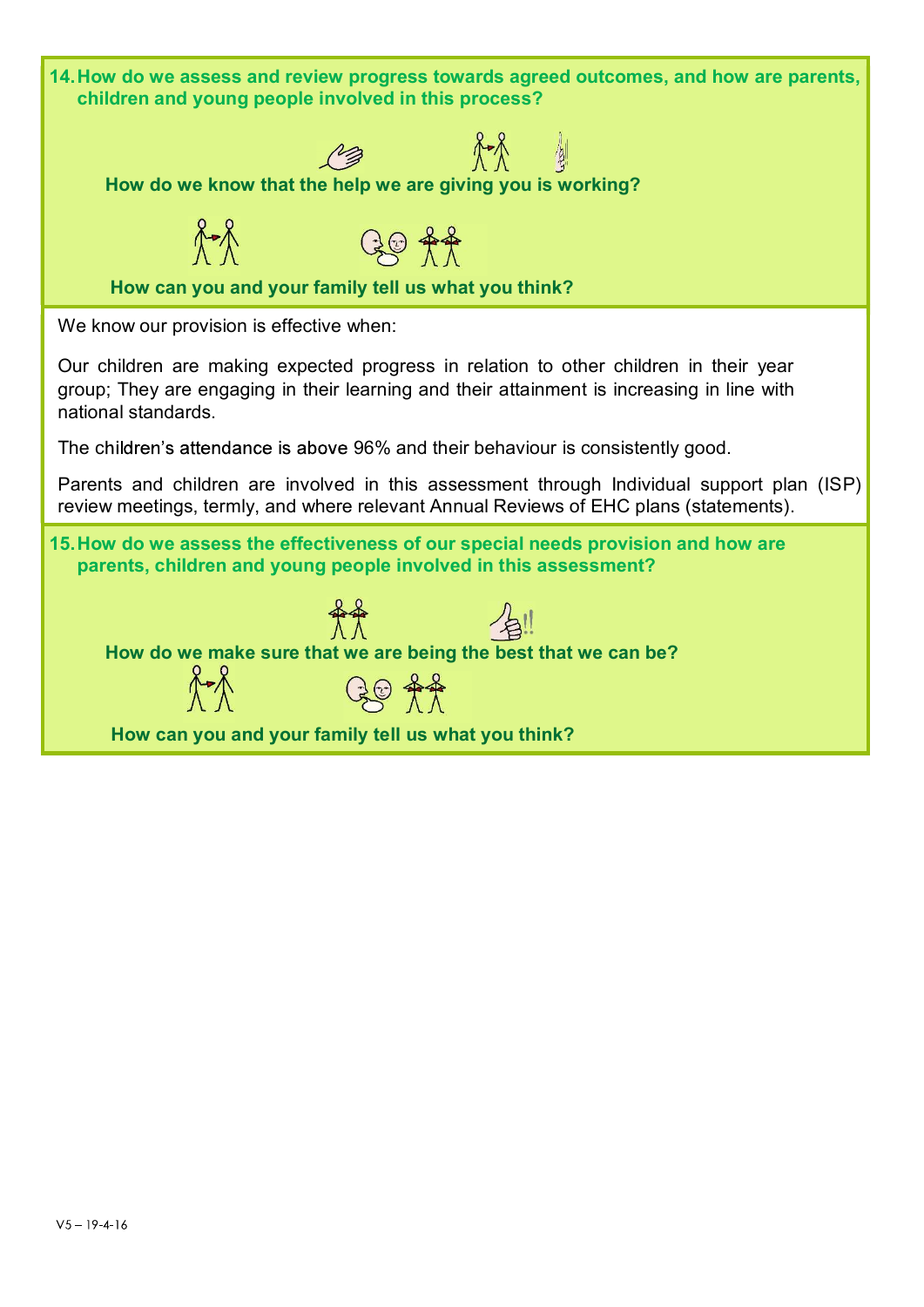We have termly meetings with parents and children to review all the Individual Education Plans. We review the provision for children with a statement of Special Educational Need and or disability or Education, Health and Care Plan annually with parents/carers, children, teachers, teaching assistants and the SENCO. In the case of a new EHC plan or statement we meet with parents and carers, teachers and teaching assistants together with the Local Authority Advisory teacher each term for the first year.

We have an open-door policy so that parents can come and share feedback about the effectiveness of provision with class teachers, the SENCO and Head teacher.

Ofsted and S48 also inspects and reports on the provision, progress and attainment of children with additional needs. Sacred Heart's most recent inspection was in March 2017 and the S48 in March 2016.

'At the heart of the school is an intense shared commitment to inclusion and equality'

'Many parents comment on the 'fantastic support' they themselves receive'.

'Early identification, good teaching and well-placed interventions are helping pupils to get the support they need earlier.

'Pupils enjoy strong, trusting relationships with staff'.

'The spirit of the gospel permeates every aspect of school life. This is tangibly evident in the school's belief that 'Everyone is Sacred' and ensures all members of the community are supported to achieve their potential, regardless of background.'

16. How do we ensure that teaching staff and other staff have the expertise needed to support children and young people with special educational needs?





How do we make sure that everyone that works with you has the right skills and can do the right things to help you?

The Pastoral Support Lead is an active member of the Torbay SEND network and attends courses for continued professional development.

Our teachers and teaching assistants have a wide range of qualifications, training and experience working with children with a varied range of needs including:

Speech, language and communication; Behavioural, social and emotional and Autism.

17. How do we keep parents informed where children and young people have special educational provision but do not have an Education Health and Care Plan?



How do we make sure that your parents know how we can help them?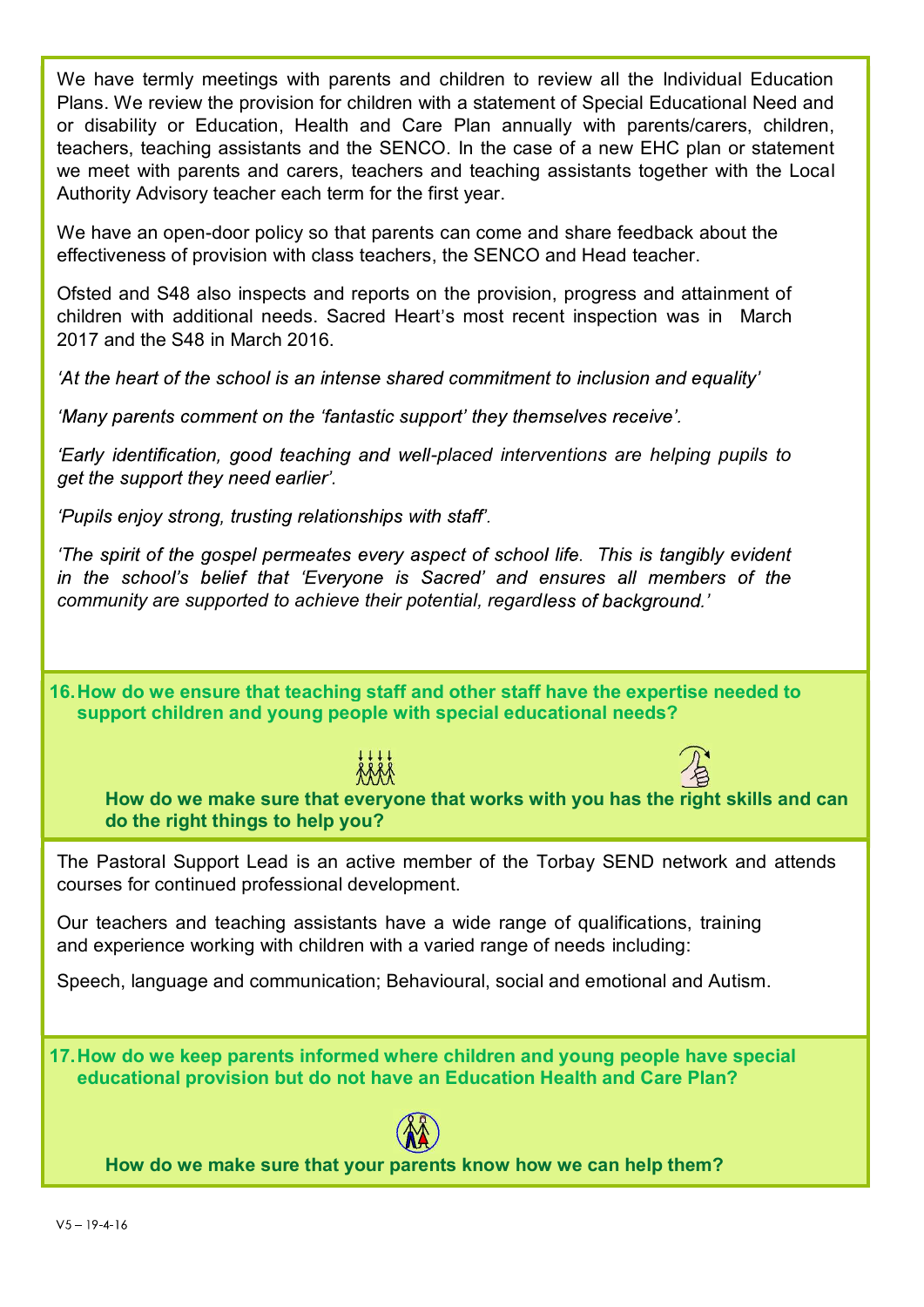We work closely with our parents to ensure a good home school partnership. Parents meet with the class teachers twice a year to discuss progress and attainment and are warmly welcomed to arrange a meeting at any other time in the year. Where children are identified as not making expected progress at pupil discussion meetings, they have extra intervention to address the barriers to their learning. This is recorded on a Group Education Plan and is evaluated for impact. Individual Support Plan's and the Educational Psychologist's recommendations are used for supporting individual children. Recommendations are recorded on to the appropriate tracking sheet, evaluated and impact measured. We work closely with our parents to ensure a good home school partnership.<br>
Parents meet with the class teachers twice a year to discuss progress and attainment and are<br>
warmly welcomed to arrange a meeting at any other ti learning. 18. How can parents, children and young people make a complaint about our provision? What can you do if you are not happy about something that has happened here? Parents are invited to come in and discuss any issues with the class teacher in the first instance, where most questions can be clarified. For further support and advice parents can arrange a meeting with the SENCO, Pastoral Support or Head teacher by phoning 01803 558298. 19. How can parents, children and young people get more information about the setting? How can you find out more about us? If you would like more information about Sacred Heart RC Nursery and Primary School please contact us on 01803 558298 to arrange a visit or alternatively email us at humber@shrcps.org Please visit our website www.sacred-heart-primary.torbay.sch.uk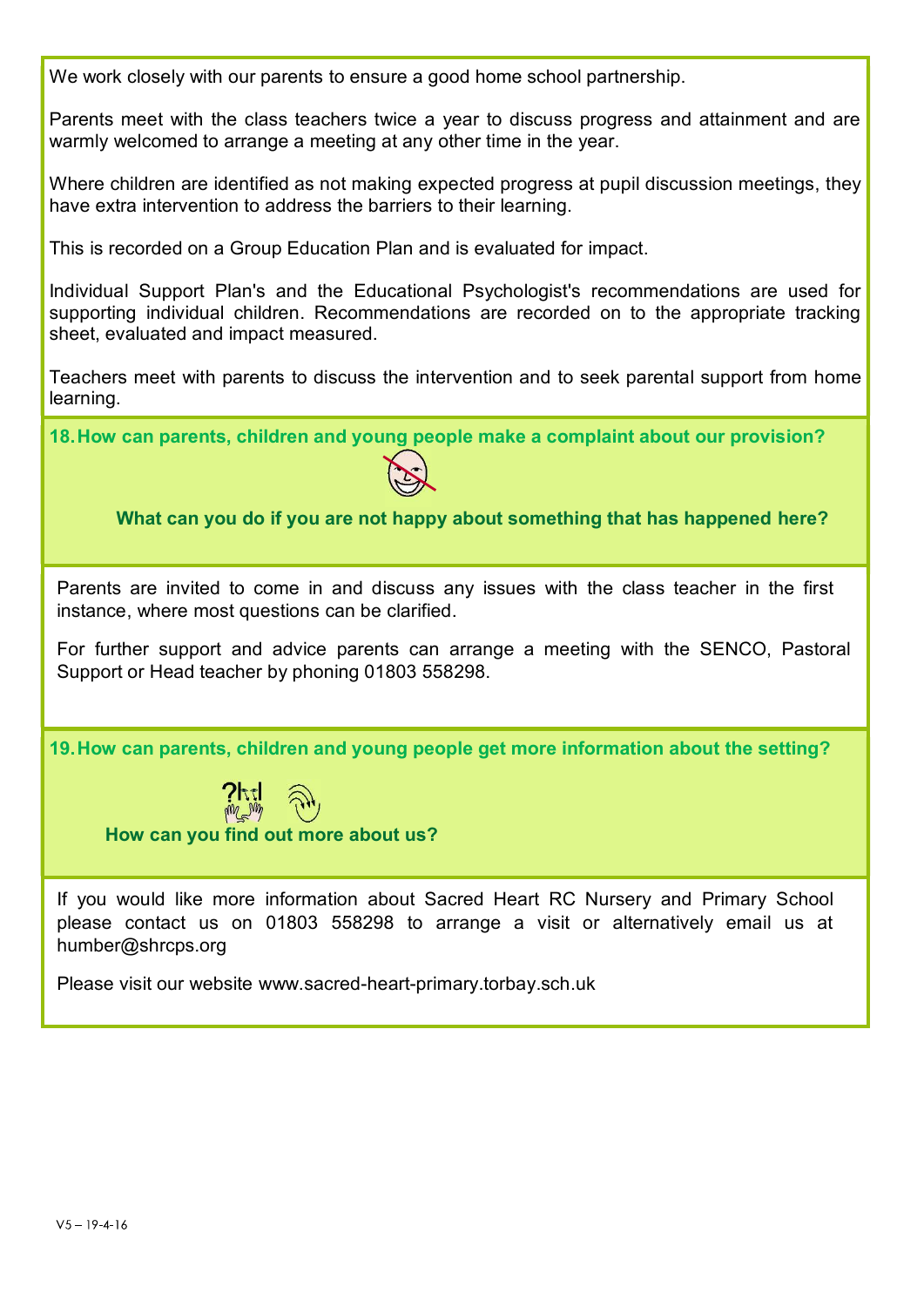